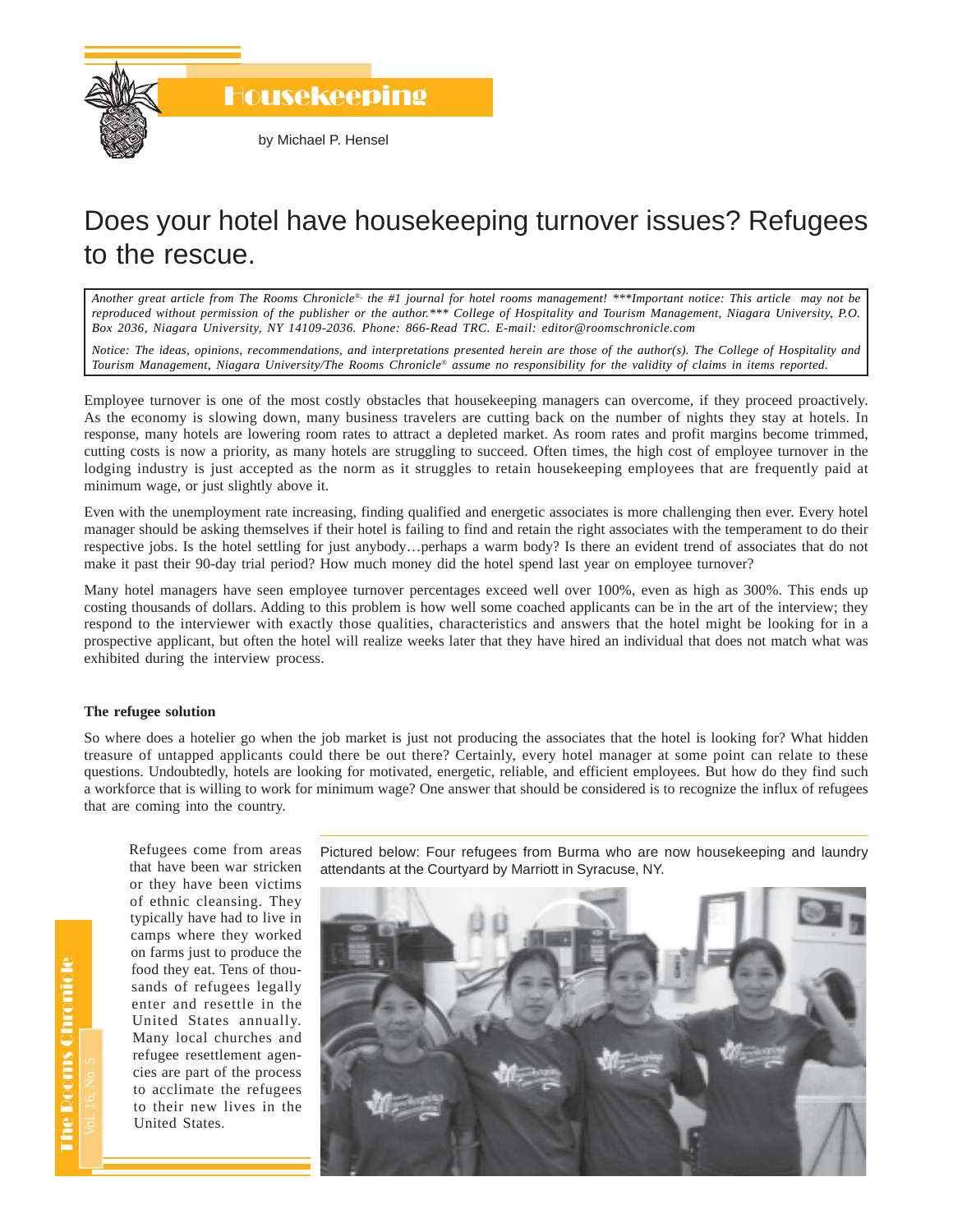## **By the numbers…**

#### **Key Statistics about the U.S. Lodging Industry for Year 2007**

| 48.062   | Properties*                    |
|----------|--------------------------------|
|          | 4,476,191 Guestrooms           |
| \$139.4  | <b>Billion in Sales</b>        |
| \$103.84 | <b>Average Daily Rate</b>      |
| \$65.52  | <b>Industry average RevPAR</b> |
| 63.1%    | <b>Average Occupancy Rate</b>  |

\*Based on properties with 15 or more rooms.

Source: Above figures are from AH&LA's 2008 Lodging Industry Profile, based on 2007 numbers. Now, there could be hundreds of refugees in any hotel's geographic area. But how does the forward-thinking hotel manager get them to apply or even communicate to them about working for his hotel? Typically, all volunteer church organizations and refugee resettlement agencies have translators and case workers that prospective employers can contact about job openings. These individuals will assist refugees with filling out applications and even accompany a refugee to an interview to help translate and put the applicant more at ease.

Aside from obtaining housing, perhaps the most important step in the resettlement process for any refugee is obtaining gainful employment. Finding and holding a job will enable the refugees to sustain themselves, give them a sense of self worth and hope for the future, and allow them to become better integrated into society.

#### **Some unique challenges**

But be prepared! Once you have made a decision to hire one or more refugees there are some things that you need to prepare for. First of

all, it will take longer to train an associate that you cannot verbally communicate with. They are not acclimated to American culture or such unique concepts (to them at least) as the hotel industry, quality standards, or guest services.

Second, resettlement services will often provide a volunteer to come into the workplace and help translate for you, but usually their time is limited and you may only have an hour or two to directly communicate with the new associate. So use any time with a translator as wisely as possible by summing up as much new information as possible. What seems to work best is to have the translator there for the processing of new hire paperwork and new employee orientation. Before the translator leaves, have them convey to the new hires that for the next couple of days the associates will be shadowing and assisting another associate in their department.

Choose wisely who you will have train the refugee; patience is a must. Over the next week or so keep an ongoing list of training issues that you would like to communicate with the associate. Once you have organized a list, ask the translator if they can come back on property to go over some training with the new associate. Keep in mind that their time will most likely be limited, so use it wisely.

It is important to keep in close contact with the case worker for they will be capable of communicating with the refugee. Most refugees will meet with the case worker on a bi-weekly or monthly basis. The case worker will be able to communicate any potential problems, concerns, or dissatisfaction that the refugee may have regarding their new employment. Usually, refugees will not communicate these issues directly with Management, sometimes because of language barriers, but more than likely due to fear of retribution or retaliation. Remember that these individuals became refugees and fled their homeland because they were persecuted for their race, gender, religion, nationality, political opinion, or membership in a particular social group. Because of conditions in their home country and their fear of persecution, they are unwilling or unable to return and often hold an inherent fear of any authority figure. This fear will diminish over time as the refugee becomes settled in their new country, new home and new job.

Some of the unique challenges the new associates from our hotel have overcome include: Learning how to take public transpor-

tation, the concept of paying bills, cashing paychecks, proper hygiene, the concept of a "do-not-disturb" sign, how to swipe their employee identification card, and how to communicate with guests.

One of our new associates, who had been working for us for over a month, brought in an eviction notice! Puzzled by this we found out that the associate had no idea that they were responsible for paying their own bills. In fact, the paychecks they were receiving from the hotel were in a pile on their kitchen table. Another great tool that we developed was a laminated card that the associates can hand to the guest stating:

"Hello, I am a refugee who has just recently moved to this country and I'm extremely grateful for this opportunity. My understanding of the English language is very limited. If you need any assistance or would like to make a request please dial 0 to contact the front desk and this will be communicated to me. Thank you and have a nice day."